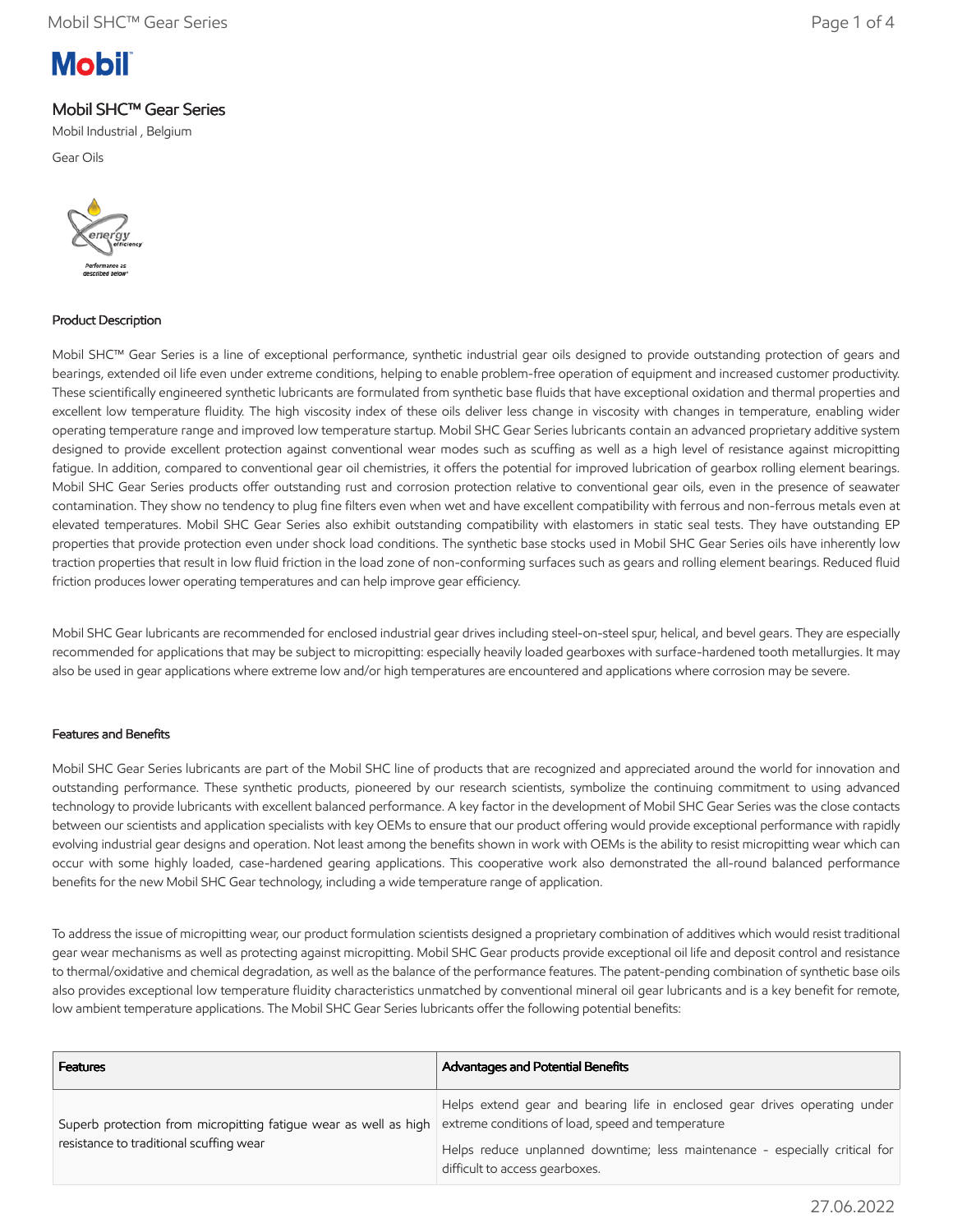| <b>Features</b>                                                                           | Advantages and Potential Benefits                                                                                                                                                 |
|-------------------------------------------------------------------------------------------|-----------------------------------------------------------------------------------------------------------------------------------------------------------------------------------|
| Excellent resistance to degradation at high temperatures                                  | Helps extend oil life and drain intervals and reduce oil consumption, which can<br>lower maintenance costs                                                                        |
| Low traction                                                                              | Helps reduce energy consumption and lower operating temperatures                                                                                                                  |
| High viscosity index equating to reduced viscosity change with<br>temperature             | Ability to operate at both high and low temperatures: especially critical in remote<br>applications with no oil cooling or heating                                                |
| Excellent resistance to rust and corrosion and very good<br>demulsibility                 | Helps to ensure smooth, trouble-free operation at high temperatures or in<br>applications subject to water contamination<br>Excellent compatibility with a variety of soft metals |
| Excellent shear stability                                                                 | Helps extend gear and bearing life                                                                                                                                                |
| Resistence to filter plugging, even in the presence of water                              | Fewer filter changes; which can help reduce maintenance costs                                                                                                                     |
| Excellent seal compatibility                                                              | Less contamination and lower potential for oil leakage                                                                                                                            |
| Excellent compatibility with common gearbox materials and with<br>mineral-based gear oils | Easy changeover from many mineral products                                                                                                                                        |

#### Applications

Application Considerations: While the Mobil SHC Gear Series are compatible with mineral oil based products, admixture may detract from their performance. Consequently it is recommended that before changing a system to one of the Mobil SHC Gear Series, it should be thoroughly cleaned out and flushed to achieve the maximum performance benefits.

Mobil SHC Gear Series exceptional performance, synthetic industrial gear oils are designed to provide optimum equipment protection and oil life even under extreme conditions. They are especially formulated to resist micropitting of modern, case hardened gearing and can operate in both high and low temperature environments. Typical applications include:

 • Modern, highly loaded gearboxes used in the paper, steel, oil, textile, lumber and cement industries where gear protection and optimum oil life are required.

• Plastic extruder gearboxes

Mobil SHC Gear Series ISO VG 150, 220, 320, 460 and 680 are approved under General Electric's (GE) gear oil specification D50E35 for use in off-highway vehicle motorized wheel gearbox applications.

#### Specifications and Approvals

| This product has the following approvals: | 150      | 220      | 320      | 460      | 680      | 1000     |
|-------------------------------------------|----------|----------|----------|----------|----------|----------|
| Flender                                   | Χ        | X        | X        | Χ        | X        |          |
| GE OHV D50E35A/B/C/D/E                    | X        | $\times$ | $\times$ | $\times$ | $\times$ |          |
| SEW-Eurodrive                             | X        | $\times$ | $\times$ | $\times$ | $\times$ | $\times$ |
| ZF TE-ML 04H                              | $\times$ |          |          |          |          |          |

| This product meets or exceeds the requirements of: | 150 | 220 | 320 | 460 | 680 | 1000 |
|----------------------------------------------------|-----|-----|-----|-----|-----|------|
| AGMA 9005-F16                                      |     |     |     |     |     |      |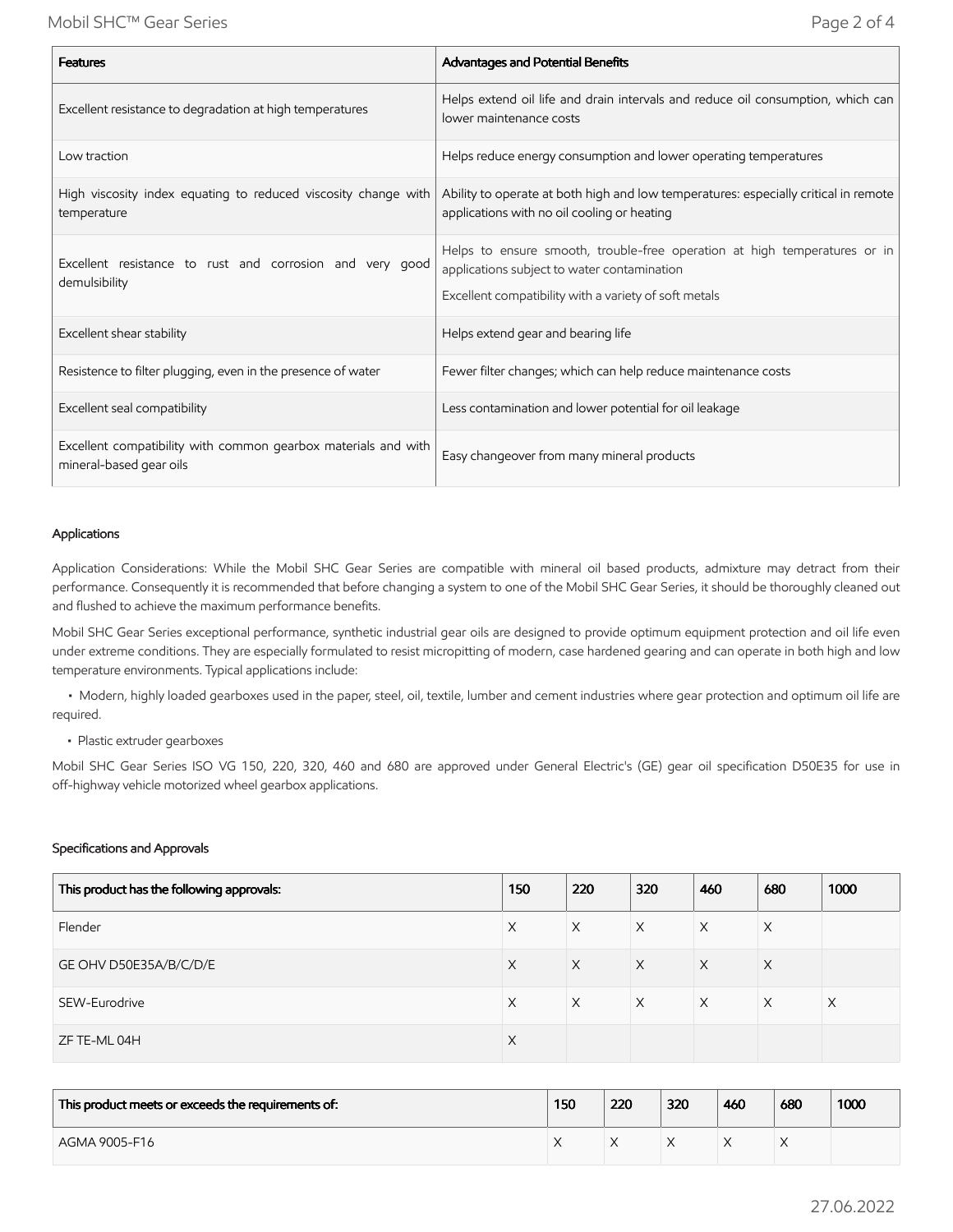Mobil SHC™ Gear Series **Page 3 of 4** 

| This product meets or exceeds the requirements of: | 150 | 220 | 320 | 460 | 680 | 1000 |
|----------------------------------------------------|-----|-----|-----|-----|-----|------|
| DIN 51517-3:2018-09                                | X   | X   | X   | X   | X   | X    |
| ISO L-CKD (ISO 12925-1:2018)                       | X   | X   | Χ   | X   | X   | X    |
| ISO L-CTPR (ISO 12925-1:2018)                      | X   | X   |     |     |     |      |

#### Properties and Specifications

| Property                                                          | 150            | 220            | 320            | 460            | 680                 | 1000            |
|-------------------------------------------------------------------|----------------|----------------|----------------|----------------|---------------------|-----------------|
| Grade                                                             | <b>ISO 150</b> | <b>ISO 220</b> | <b>ISO 320</b> | <b>ISO 460</b> | <b>ISO 680</b>      | <b>ISO 1000</b> |
| Brookfield Viscosity @ -17.8 C, mPa.s, ASTM D2983                 |                |                |                |                | 41000               | 96000           |
| Brookfield Viscosity @ -29 C, mPa.s, ASTM D2983                   | 18200          | 35000          | 57000          | 107000         | 156000              | 500000          |
| Copper Strip Corrosion, 24 h, 121 C, Rating, ASTM D130            | 1B             | 1B             | 1B             | 1B             | 1B                  | 1B              |
| Demulsibility, Total Free Water, for EP Oils, ml, ASTM D2711      | 88             | 87             | 85             | 84             | 87                  | 82              |
| Density @ 15.6 C, g/ml, ASTM D4052                                | 0.86           | 0.86           | 0.86           | 0.86           | 0.86                | 0.87            |
| Emulsion, Time to 37 mL Water, 82 C, min, ASTM D1401              | 10             | 10             | 10             | 15             | 25                  | 40              |
| FZG Micropitting, Fail Stage, Rating, FVA 54                      | 10             | 10             | 10             | $10$           | 10                  | 10              |
| FZG Micropitting, GFT-Class, Rating, FVA 54                       | High           | High           | High           | High           | High                | High            |
| FZG Scuffing, Fail Load Stage, A/16.6/90, ISO 14635-1(mod)        |                | >14            | $>14$          | $>14$          | $>14$               | >14             |
| FZG Scuffing, Fail Load Stage, A/8.3/90, ISO 14635-1              | $>14$          |                |                |                |                     |                 |
| FZG Scuffing, Fail Load Stage, A/8.3/90, ISO 14635-1(mod)         |                | 14             | 14             | 14             | 14                  | 14              |
| Flash Point, Cleveland Open Cup, °C, ASTM D92                     | 233            | 233            | 233            | 234            | 234                 | 234             |
| Foam, Sequence II, Stability, ml, ASTM D892                       | 0              | 0              | $\mathbf 0$    | 0              | $\mathsf{O}\xspace$ | 0               |
| Foam, Sequence II, Tendency, ml, ASTM D892                        | 0              | 0              | 0              | 0              | 0                   | 0               |
| Four-Ball Extreme Pressure Test, Load Wear Index, kgf, ASTM D2783 | 51             | 51             | 51             | 51             | 51                  | 51              |
| Four-Ball Extreme Pressure Test, Weld Load, kgf, ASTM D2783       | 200            | 200            | 200            | 200            | 200                 | 200             |
| Kinematic Viscosity @ 100 C, mm2/s, ASTM D445                     | 22.2           | 30.4           | 40.6           | 54.1           | 75.5                | 99.4            |
| Kinematic Viscosity @ 40 C, mm2/s, ASTM D445                      | 150            | 220            | 320            | 460            | 680                 | 1000            |
| Pour Point, °C, ASTM D5950                                        | $-54$          | $-45$          | $-48$          | $-48$          | $-42$               | $-33$           |
| Rust Characteristics, Procedure B, ASTM D665                      | PASS           | PASS           | PASS           | PASS           | PASS                | PASS            |
| Total Acid Number, mgKOH/g, ASTM D664                             | 0.9            | 0.9            | 0.9            | 0.9            | 0.9                 | 0.9             |
| Viscosity Index, ASTM D2270                                       | 176            | 180            | 181            | 184            | 192                 | 192             |